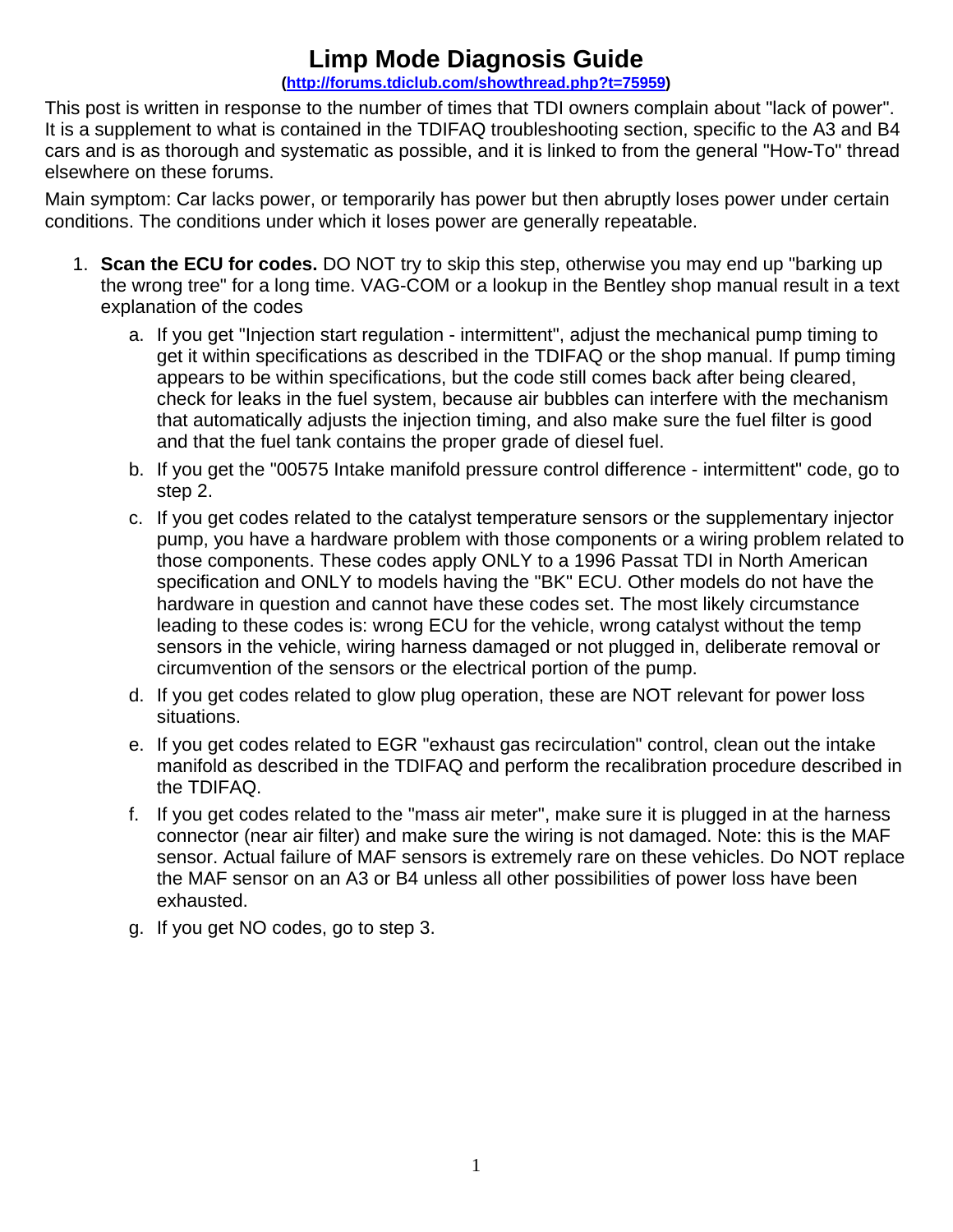2. **Troubleshooting the "00575 Intake manifold pressure control difference" code**. Usual symptoms: car temporarily runs OK after being started, but particularly in the higher gears, it loses power abruptly after a period of running under load. Power may or may not return temporarily by taking load off the engine and then resuming, and generally returns temporarily after switching off the ignition until the same load conditions occur again.



- a. Locate the "blue" and "red" hoses under the hood. Also locate the small diameter black hose at the center/rear of the engine compartment which connects to one of the black plastic intake pipes. If the latter black hose is not connected, there is your problem! If it IS connected, unplug it from the intake pipe and see if you can feel leaks by blowing into it by mouth. Leaks? There's your problem - replace it (or plug it in at the other end, if it has become disconnected at the ECU). No? How well does the hose fit on its connection point? If the rubber is hardened up and not sealing well, replace it. It is absolutely critical that there be no leaks anywhere in this hose or its connection points.
- b. Remove the trim panel above the windshield wiper linkage, and access the ECU. Unplug the small black hose from the ECU (this is the other end of the hose discussed above). Make sure you can blow through it with it disconnected from the ECU. No? It's plugged (or kinked). Replace it.
- c. Obtain a pressure gauge and suitable hoses and fittings so as to allow system pressures to be checked. Gauge should read 0 to 30 psi. A gauge with a higher pressure range can be used, but accuracy of readings will not be as good.
- d. Connect the pressure gauge to a "T" fitting installed at the "red" colour coded hose. This is straight off the turbo compressor discharge. Arrange for the gauge to be visible from the driver's seat. Drive. Before the engine goes into a "limp" mode, get it to 3rd gear at 2500 rpm. Floor the accelerator. Normal response is for "boost" pressure to go to 12 psi and stabilize (chipped cars will go somewhat higher). If the boost pressure goes up too high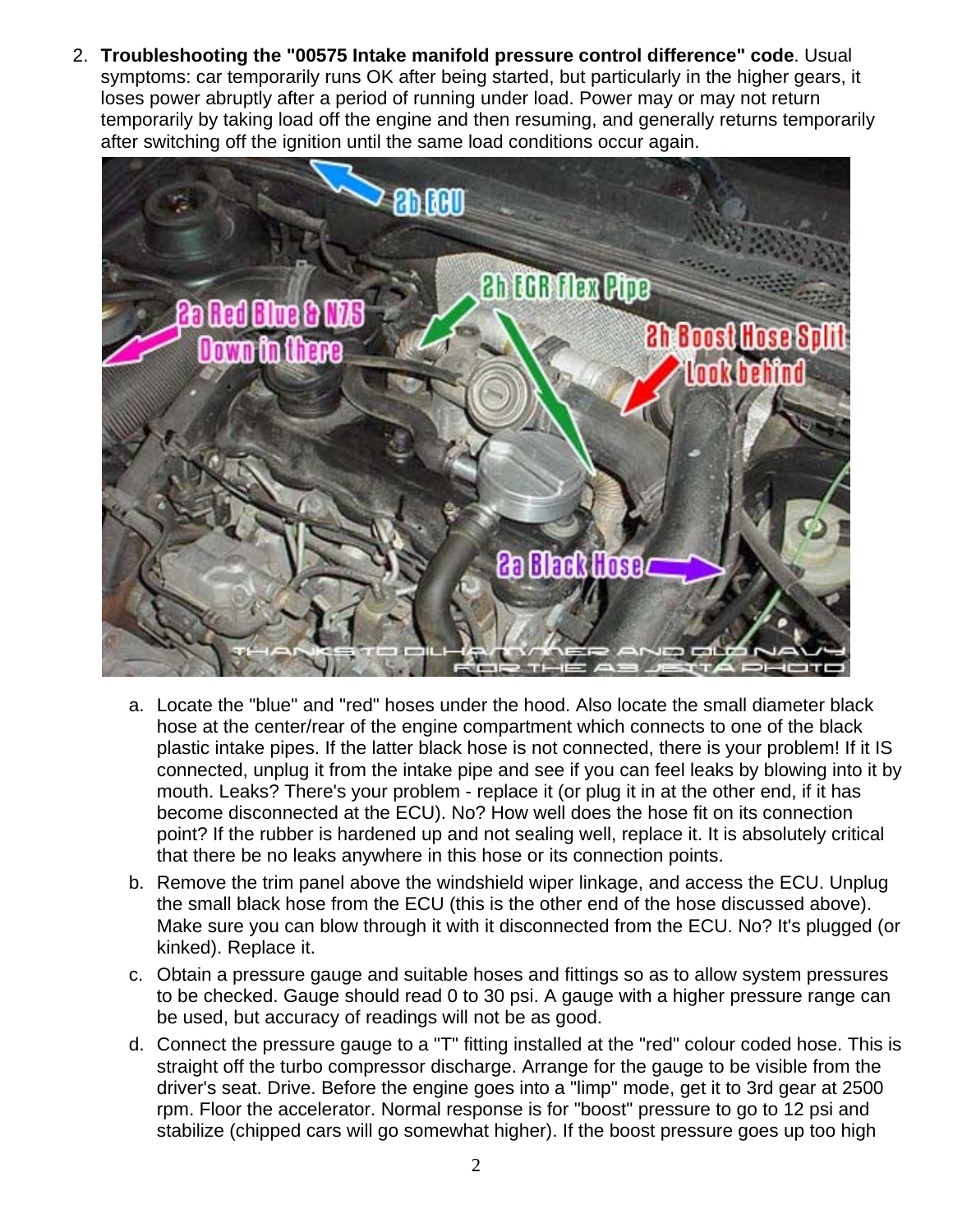and does not come down until the engine goes into "limp" mode, possible causes are: You have not done steps 2a and 2b properly, N75 boost control solenoid valve sticking in "gimme more boost" position, turbo wastegate stuck hose or control unit filled with contamination preventing movement. If the boost pressure never reaches 12 psi, possible causes are: low fuel delivery or wrong fuel in tank or clogged fuel filter, grossly wrong injection timing (will set other codes - check if within specifications - see TDIFAQ), wastegate stuck open, N75 control valve stuck open, clogged exhaust or catalyst, clogged air intake or intake manifold, major leak of boost pressure to atmosphere.

- e. It is possible to confirm if the ECU is "seeing" the proper boost pressure, to determine if you have done steps 2a and 2b properly. Connect VAG-COM, arrange to monitor requested and measured intake manifold pressure, drive around, compare to reading from mechanical gauge. Full load above 2200 rpm should give 1800 millibars requested and actual, and that's 12 psi "actual" gauge pressure. NOTE: the VAG-COM readings are "absolute" and include atmospheric pressure, the gauge readings are "gauge" and do not include atmospheric pressure.
- f. It is also useful to compare readings from the "red" hose to the "black" hose at the intake pipe connection just before the intake manifold. They should give the same results. Otherwise, there is a leak in one of the control hoses. Find the leak and fix it, this will probably solve your problem.
- g. **To check the N75**, remove the mechanical gauge from the red hose and install it on the blue hose (signal to wastegate). Drive. Floor the accelerator above 2200 rpm in third gear, and note response. The gauge should read ZERO until you floor the accelerator above 2200 rpm, at which point it should give a "spiky" reading in the 5 to 7 psi range.
	- i. If the blue hose gives the same reading as the red hose, even at lighter engine load and lower engine speed, and the boost pressure is lower than it should be at 2200 rpm full load, then the N75 valve is stuck in the "gimme less boost" position. Replace.
	- ii. If the blue hose gives a zero reading under all circumstances and boost pressure is LOW under all circumstances, go to step 2h.
	- iii. If the blue hose gives a zero reading under all circumstances. but initial boost response is going above 12 psi before the engine goes into "limp" and there is normal power until the engine goes into "limp", then there is either a major leak in a control hose at or near the N75 valve, or the hoses at the N75 are not connected properly, or the N75 valve is stuck and needs to be replaced.
	- iv. If the blue hose gives zero at less than full load / 2200 rpm, but then at full load above 2200 rpm it goes all the way to full boost pressure, then the wastegate is stuck closed. Before condemning the turbocharger, make sure the actuator housing for the wastegate isn't full of oil.
- h. **Turbo not developing pressure further troubleshooting.** Possible causes: Major boost leak in intake pipe, or clogged intake system or intake manifold, or clogged exhaust system or catalyst, or low power due to low fuel delivery for reasons unrelated to the turbocharger system, or major internal problems with the turbocharger.
	- i. Under normal circumstances, a leak on the high-pressure side of the intake system will result not only in low power but also a lot of black smoke from the exhaust. This may not happen, though, if the engine goes into "limp" before you ask for load on the engine.
	- ii. Refer to step 3 for identification of intake system clogging and intake manifold restrictions.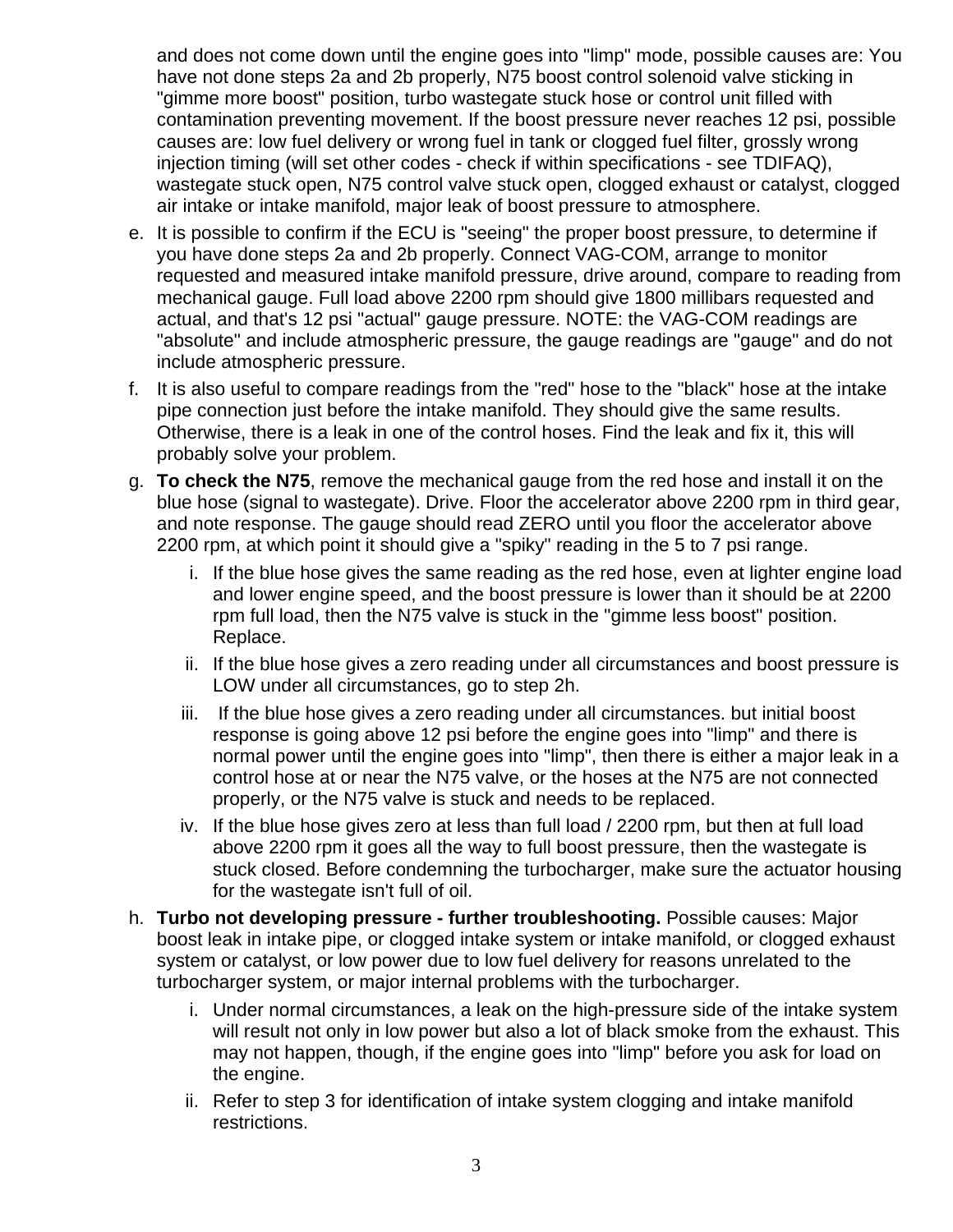- iii. If fuel delivery is low due to some other fault with the fuel system or the engine or the electronics, then there will not be boost pressure. If VAG-COM reports less than 36 mg/stroke while driving in 3rd gear at 2500 rpm immediately after you put your foot to the floor, then the ECU is limiting fuel delivery for some reason (possibly low air intake - possibly it is already in limp mode for some other reason. This test must be done BEFORE the engine goes into "limp mode"). If VAG-COM is reporting more than 36 mg/stroke, then it's trying to deliver fuel, but it's not happening. Clogged fuel filter, clogged injectors, bad injector pump, wrong injectors for the engine, air leak into the fuel system is preventing fuel from being delivered. fuel leakage on the high-pressure side of the pump.
- iv. With regards to boost leakage, a very common problem is that the rubber connectors between the various parts of the intake system develop "splits" as the rubber ages and hardens. Take apart the intercooler pipes and connectors - ALL of them - and inspect every inch of their length and perimeter for leaks. Start with the rubber elbow that connects to the intake manifold - it's the one that splits most often - and usually the split is on the back, towards the bottom, not easily visible without taking it off the engine! Another common spot for leaks is the horizontal steel pipe coming off the turbo compressor at the top rear of the engine. The wire mesh support sometimes rubs through the steel pipe.
- v. A major leak in the EGR pipes can also rob power by causing leakage on the exhaust side. Any such leakage ought to be readily apparent (by noise) with the engine running.
- vi. With regards to the exhaust system and the catalyst, problems can only be isolated with certainty by drilling a hole in the downpipe upstream of the catalyst, welding on a suitable pipe fitting, then installing a suitable pipe connected to a pressure gauge. Any more than a couple or three psi of exhaust back-pressure under any load condition is too much. Alternatively, the exhaust system can be temporarily disconnected from the turbocharger and a temporary down-pipe made up to see what happens ... make sure the exhaust isn't going to be aimed at anything that could be damaged by high temperature if you try this, and don't drive it for any longer than necessary to isolate whether this is the problem area.
- vii. If the wastegate is closed, and the N75 is not telling it to open when it shouldn't, and the exhaust isn't clogged, and the intake isn't restricted anywhere, and the injection timing is good, and the FUEL isn't restricted anywhere, and the MAF is showing a proper reading, and the EGR isn't open when it shouldn't be ... then the turbo may be bad.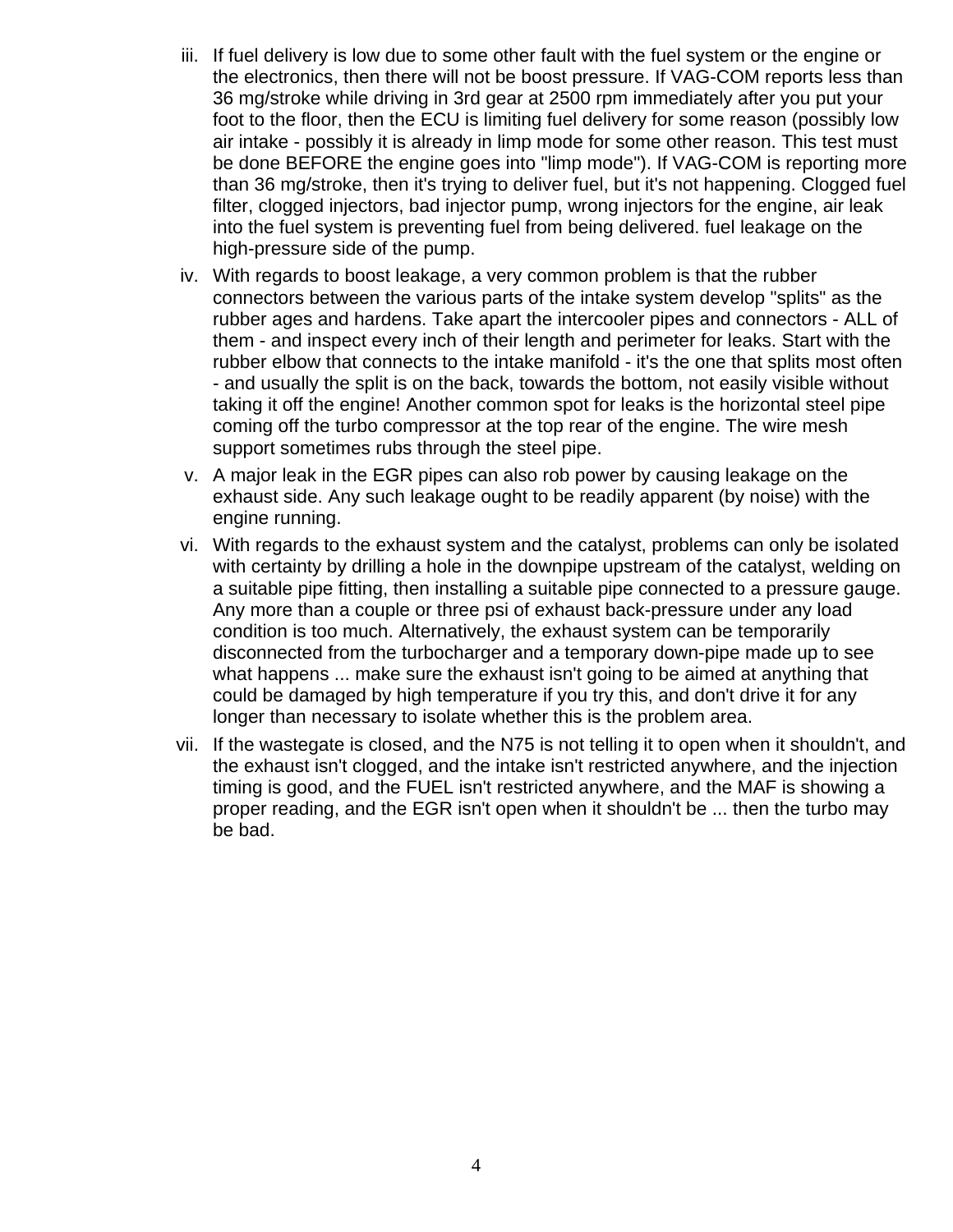## 3. **Troubleshooting power loss when no codes are being set**

- a. In VAG-COM, go to "measuring blocks" which show requested and actual airflow into the engine.
- b. With the engine at warm idle and all major accessories switched off, give the accelerator a quick "blip". After the engine returns to idle speed, note the requested and actual air flow rates. The specification range for later models is 220 to 370 mg/stroke, but some earlier models can show more than 400 mg/stroke if EGR settings have been changed in the adaptation settings (this is acceptable). Note that the duty cycle of the EGR solenoid, shown on the same screen, indicates that the solenoid is active (duty cycle probably between 20% and 80%). The important thing is that the specified and requested indicate close to the same number.
- c. Now, remove the top engine cover, and remove the small control hose from the EGR diaphragm housing - this is the round silver housing at the extreme rear of the engine compartment, installed on the intake manifold. Start the engine, give the accelerator a quick "blip", and within 1 minute, use your finger confirm that there is vacuum to this control hose. If there is not, there is a problem with the EGR solenoid valve, or a problem with one of the hoses between the vacuum pump, the EGR solenoid valve, and the EGR valve.
- d. Leave the EGR control hose disconnected, return inside the vehicle with VAG-COM operating and showing measuring blocks requested and actual airflow. Give the accelerator a quick "blip". Requested intake air should be as before, but measured intake air should be 480 +/- 20 mg/stroke.
- e. With the EGR control hose still disconnected, have a test drive and see what happens. It is possible that the MIL will come on due to the temporarily inoperative EGR system - this is not important, just clear it afterward. The important thing to note is whether the car has returned to its normal power level.
- f. Interpretation**:** The "normal" response has been described above. If the operation is otherwise:
	- i. Measured air volume less than requested during test 3b, EGR duty cycle is low, no vacuum to EGR control hose, measured air volume remains low during test 3d, no difference in test 3e: Either the MAF sensor is not "seeing" the full airflow into the engine due to a major intake leak or restriction or severely clogged air filter, or the EGR valve itself is physically blocked from closing, or the MAF sensor is contaminated or bad, or the intake manifold is severely blocked (see TDIFAQ).
	- ii. Test 3b is OK, has vacuum to EGR control hose, but MAF sensor reads low during test 3d, no difference in test 3e: Same as above, but the condition is not as severe.
	- iii. Without regard for any of the other tests, but test 3e results in a return to normal power level: EGR solenoid valve is bad or the hoses are wrongly connected to it. Replace it or fix the problem.
- g. Further insolation of problem area: Unplug the MAF sensor, release the clamp at either end of the flexible intake pipe, release the top of the air filter housing, remove the top of the airbox. Inspect air filter, replace if necessary. Inspect the flexible intake pipe and the rigid pipe leading from the elbow to the turbocharger intake, and repair/replace if any significant leaks are found. Below the air filter, note that there is a dome-shaped screen in the bottom of the airbox. Remove it. It will probably be clogged. It can easily be cleaned ... it will clog again ... or it can be left out, with the job of cleaning the air left to the air filter. Upon re-assembly, don't forget to plug in the MAF sensor!